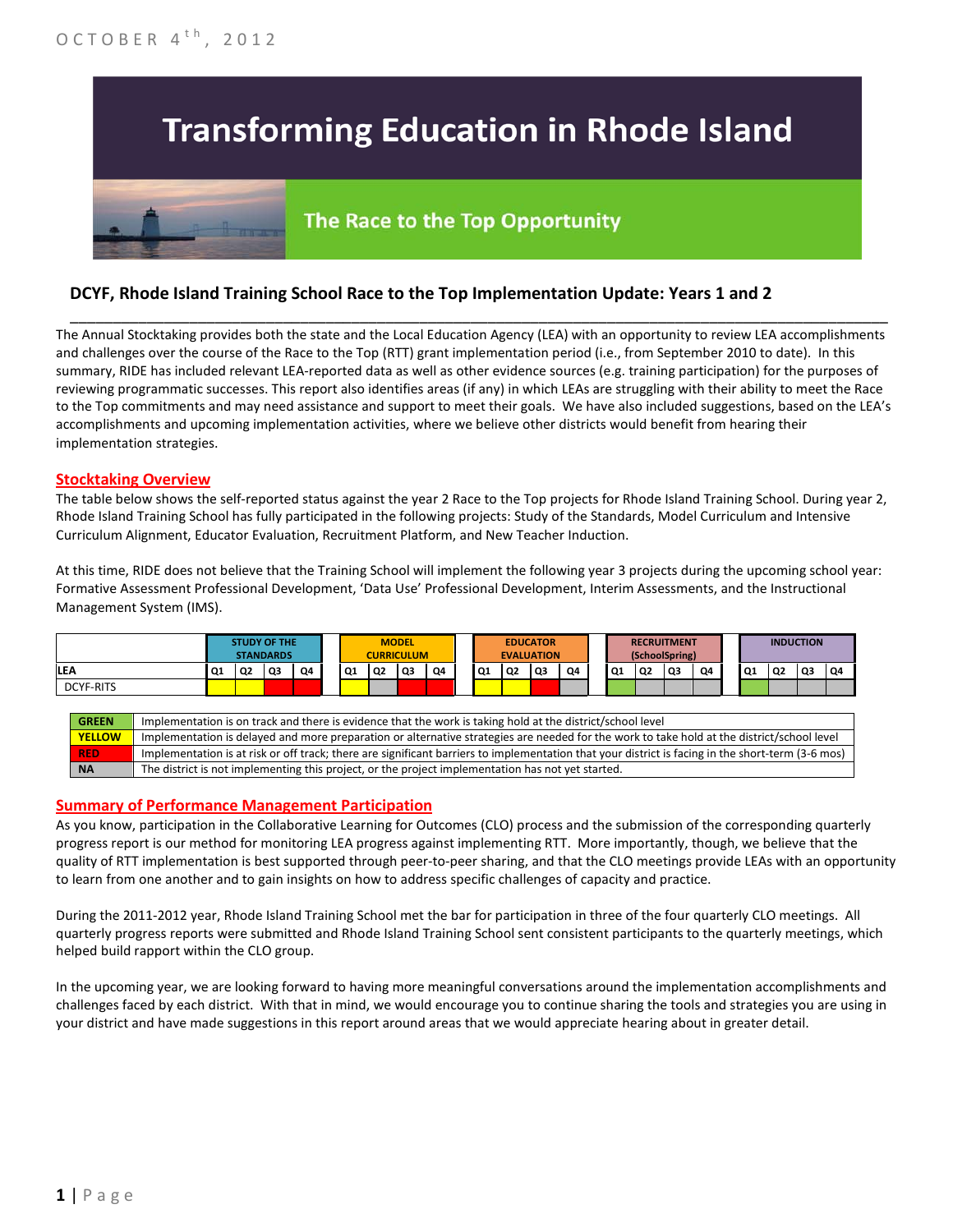#### **System of Support 1: Standards and Curriculum**

As of July 2012, Rhode Island Training School is delayed against the System of Support 1 year 1 and year 2 commitments and tasks for Race to the Top, reflected in the tables below. Based on the quarterly progress reports submitted by Rhode Island Training School, we have assessed the district as 'on track', 'delayed' or 'off track/at risk' on each task utilizing the criteria described on page 1 of this report.

| <b>Study of the Standards</b>                                   | Year 1:<br>SY10-11 | Year 2:<br>SY11-12     |  |
|-----------------------------------------------------------------|--------------------|------------------------|--|
| Identify educators to participate in the Study of the Standards | $X^*$              | $\mathbf{v}$           |  |
| Specify names and invite participants                           |                    |                        |  |
| Coordinate schedule with RIDE for all participants              | Λ                  |                        |  |
| Complete planned educator training                              | Λ                  | $\mathbf{v}$<br>$\sim$ |  |

*\*Please note: the 'x' in the above table represents the anticipated completion timeline set by RIDE, not when the district completed the task.*

| Intensive Curriculum Alignment and Model Curriculum Development                                                                                                                                                                                           |   |                         | Year 2:<br>SY11-12      |
|-----------------------------------------------------------------------------------------------------------------------------------------------------------------------------------------------------------------------------------------------------------|---|-------------------------|-------------------------|
| Develop and communicate a multi-year Transition Plan for the Common Core State Standards implementation, including clear<br>expectations for school level transition benchmarks and a plan for developing a curriculum aligned to the CCSS in grades K-12 |   | $\overline{\mathsf{x}}$ | X                       |
| Identify opportunities for educators to work collaboratively to deepen understanding of CCSS (e.g. Common Planning Time, grade<br>level team, department meetings, faculty meetings)                                                                      |   | x                       | X                       |
| Conduct analyses of each core curricula to ensure that each is aligned to standards, guaranteed and viable                                                                                                                                                | x |                         |                         |
| Identify which, if any, curriculum development is needed as well as the method by which curriculum will be developed (i.e. Model<br>Curriculum with the Charles A. Dana Center, through an LEA cohort, or individually)                                   | х | x                       |                         |
| Create implementation plan, including the identification of aligned resources, to support roll out of new curricula                                                                                                                                       |   |                         | X                       |
| Develop curriculum aligned to the Common Core State Standards, including participation in Dana Center curriculum writing and<br>leadership sessions (if applicable)                                                                                       |   |                         | $\overline{\mathsf{x}}$ |

As noted in Rhode Island Training School's quarterly progress reports, the school has been working with RIDE to identify the timeline and opportunity to send all educators to the Study of the Standards training sessions. While this training has not yet been completed, RIDE is confident that the planned educator training will be completed in the near future.

During the 2011-2012 school year, the district began to realign curriculum (from Providence Schools) and standards for secondary and GED preparation programs. The Training School administrators reviewed the Common Core State Standards (CCSS) and identified textbooks and other instructional materials to be used in the classroom. Additionally, the LEA reviewed integrated curriculums in use at other facilities. To support teacher understanding of the new standards, the LEA provided professional development for teaching to CCSS.

In their quarterly progress reports, the Training School noted that they have encountered the following challenges around this work:

- Unique challenges related to the nature of the students served, internal school management, and other such policies
- Limited time for staff professional development that does not take away from instruction
- Addition support needed to successfully implement the RTT initiatives

We hope that you will take the opportunity to share your curriculum alignment process with your fellow CLO colleagues during upcoming meetings, or with all districts through the Instructional Management System (IMS). We look forward to hearing about your progress, as well as the successes and challenges you encountered along the way, as you (and all districts) begin planning for next steps following the common core state standards alignment.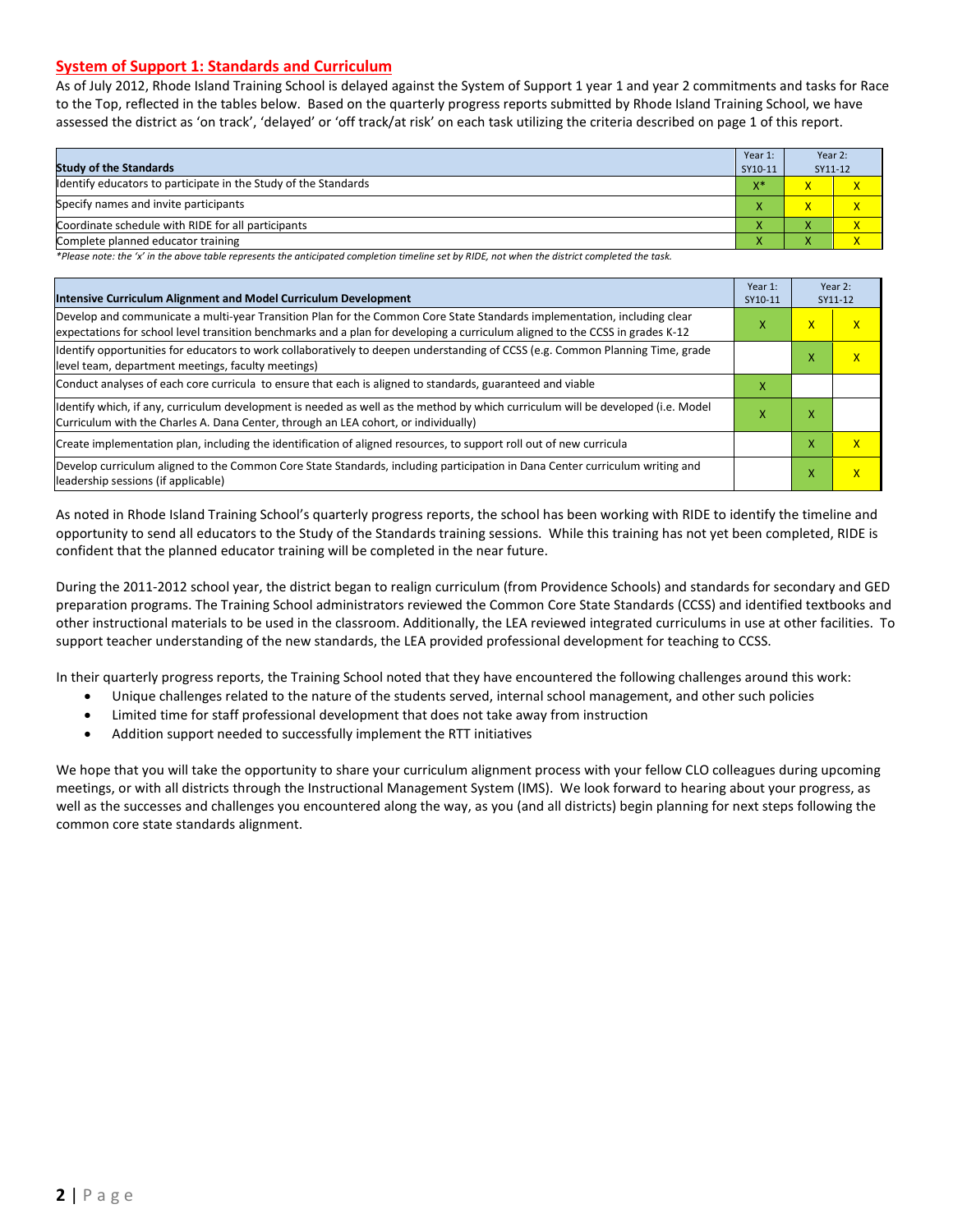#### **System of Support 2: Instructional Improvement Systems**

As of July 2012, Rhode Island Training School is delayed against the System of Support 2 year 1 and 2 commitments and tasks for Race to the Top. The LEA has not yet indicated their implementation plans for the following initiatives: Formative Assessment online professional development modules, Interim Assessments, and the 'Data Use professional development series. Additionally, our records indicate that the Training School has not yet attended orientation training on the Instructional Management System (IMS) platforms.

At this time, RIDE encourages the Training School to begin thinking about the viability of their participation in these initiatives, and the implementation planning and support needed to move this work forward.

| <b>Formative Assessment Online Professional Development Modules</b>                                                                                                                                      | Year 1:<br>SY10-11 | Year 2:<br>SY11-12      |
|----------------------------------------------------------------------------------------------------------------------------------------------------------------------------------------------------------|--------------------|-------------------------|
| Create multivear plan for implementation of formative assessment PD modules, including the process and timelines by which all<br>educators will participate in the formative assessment training modules |                    | $\overline{\mathsf{x}}$ |
| Ildentify facilitators who will support the implementation of formative assessment practices in daily instruction                                                                                        |                    |                         |

| <b>Instructional Management System (IMS)</b>                                                                                                                                                                                           | Year 1:<br>SY10-11                     |   | Year 2:<br>SY11-12 |
|----------------------------------------------------------------------------------------------------------------------------------------------------------------------------------------------------------------------------------------|----------------------------------------|---|--------------------|
| Designate an LEA data steward to support decision making around data collections and systems implementation and to provide input<br>and feedback on data initiatives through designated representatives                                | Identify<br><b>LEA Data</b><br>Steward | x | x                  |
| Maintain data quality standards of local student information systems and upload local assessment data and program information as<br>required by RIDE in a timely manner                                                                | x                                      | X | ⋏                  |
| Review the RIDE IMS Training Plan and develop a multiyear training and implementation plan to provide all educators with access<br>and training on the system                                                                          |                                        |   | X                  |
| Based on IMS Training Plan guidance, register and attend training for Administrative Users (i.e. users who will maintain and configure<br>both the Primary IMS and RtI Module) and LEA Trainers (i.e. staff to be trained as trainers) |                                        |   | x                  |
| Following RIDE training, LEA Administrative Users and LEA Trainers configure the IMS for educator use and to provide end users with<br>access and training needed to utilize the IMS for daily activities                              |                                        |   | X                  |

| 'Data Use' Professional Development                                                                                                                                                                                                                                                     | Year 1:<br>SY10-11 | Year 2:<br>SY11-12 |
|-----------------------------------------------------------------------------------------------------------------------------------------------------------------------------------------------------------------------------------------------------------------------------------------|--------------------|--------------------|
| Complete a needs assessment survey indicating the use of and collaboration around data within schools and across the LEA                                                                                                                                                                |                    | $\mathsf{X}$       |
| Based on RIDE implementation plan, determine the timing (i.e. Year 1, Year 2, or staggered across Year 1 and Year 2) of LEA<br>participation in 'Data Use' Professional Development and provide RIDE with the schools that will participate in Year 1 and/or Year 2<br>training cohorts |                    | $\mathsf{x}$       |
| In coordination with RIDE, select 'Data Use' training dates for each cohort of schools, as applicable                                                                                                                                                                                   |                    | Year 1             |
| Identify and provide RIDE with the leadership team members from each school who will participate in the Year 1 and/or Year 2<br>training cohorts, as applicable                                                                                                                         |                    | Year 1             |

*\* Please note that, for this project, 'year 1' refers to cohort 1 taking place during the 2012-2013 school year, and 'year 2' refers to cohort 2 taking place during the 2013-2014 school year.*

| <b>Interim Assessments</b>                                                                                                                                                              | Year 1:<br>SY10-11 | Year 2:<br>SY11-12 |
|-----------------------------------------------------------------------------------------------------------------------------------------------------------------------------------------|--------------------|--------------------|
| Identify method by which all educators will have access to interim assessments                                                                                                          |                    |                    |
| Develop timeline for training of all educators in the use of interim assessments utilizing train-the-trainer model                                                                      |                    |                    |
| Develop protocols or expectations regarding the use of interim assessment to inform instruction including timelines for<br>administration and process for scoring and reporting results |                    |                    |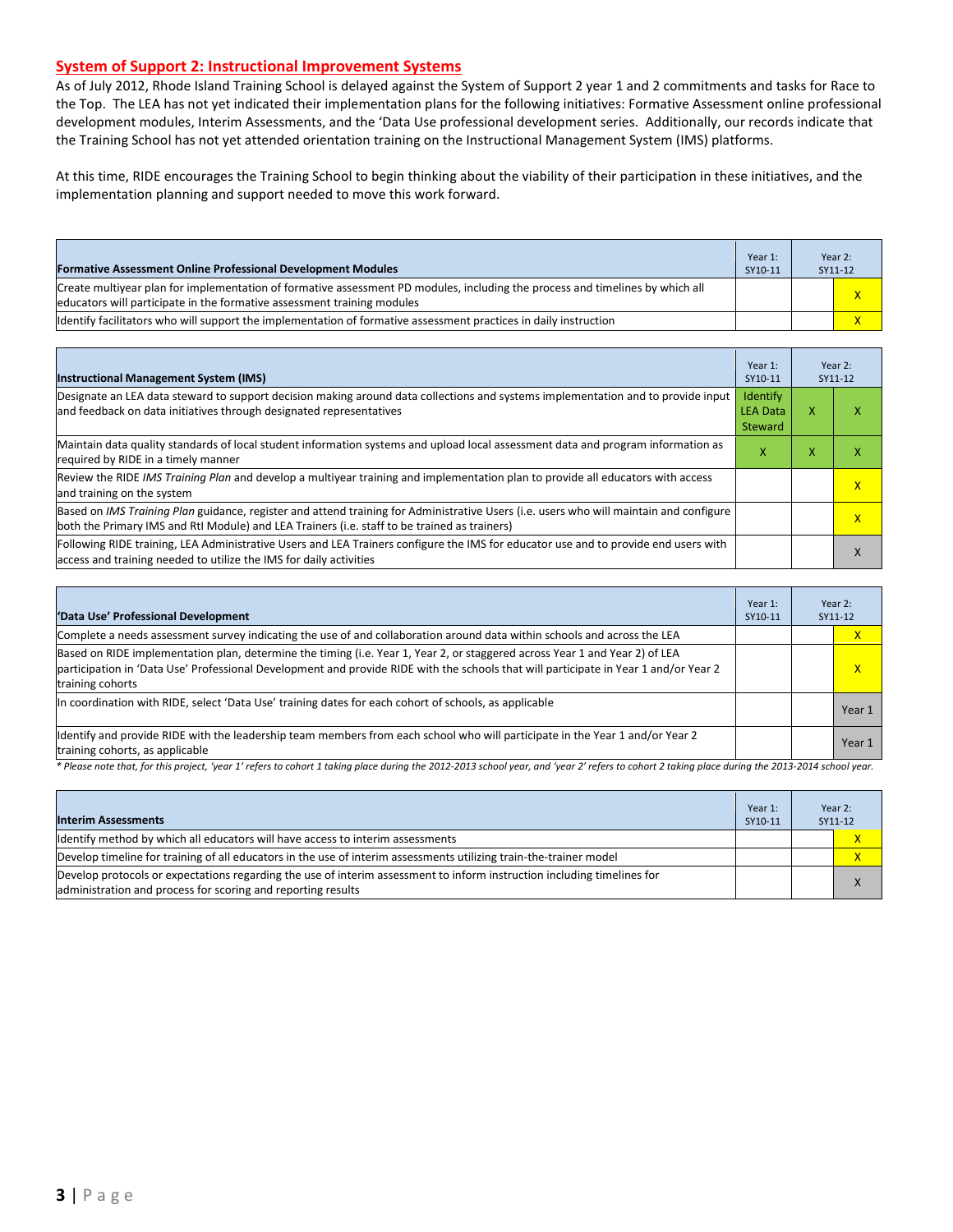#### **System of Support 3: Educator Effectiveness**

As of July 2012, Rhode Island Training School is delayed against the System of Support 3 year 1 and 2 commitments and tasks for Race to the Top.

| <b>Educator Evaluation</b>                                                                                                                                                                            |   |   | Year 2:<br>SY11-12 |
|-------------------------------------------------------------------------------------------------------------------------------------------------------------------------------------------------------|---|---|--------------------|
| Participate in educator evaluation model design, development and refinement feedback opportunities.                                                                                                   | x | v |                    |
| Identify District Evaluation Committee members, responsible for monitoring the implementation of the system and providing<br>recommendations to LEA leadership teams.                                 | X | X | x                  |
| Participate in field testing to support RI Model development                                                                                                                                          | x |   |                    |
| Ildentify individuals who will serve as primary and, if applicable, secondary/complementary evaluators                                                                                                | x |   | х                  |
| Send all required evaluators to RIDE-provided evaluator training on model; Send evaluators and system administrators to training on<br>the Educator Performance Support System (EPSS) data system     | X | X | х.                 |
| Examine LEA Policies and Contracts for Challenges; where applicable, consider memorandums of understanding or contract renewal<br>language which will support district implementation of evaluations. |   |   | x                  |
| Create a plan for the appropriate use of funds to support implementation of educator evaluation system.                                                                                               |   |   | x                  |
| Complete required RI Model components of educators and building administrator evaluations.                                                                                                            |   |   | X.                 |
| Submit evaluation data and documentation (e.g. component and summative level ratings, verified rosters); provide other requested<br>linformation to support RIDE research and system improvement.     |   |   | V.                 |

Based on their quarterly progress reports, Rhode Island Training School was delayed in their implementation of the Rhode Island Model for teacher and building administrator evaluations. RIDE has not received the final summative evaluation ratings for teacher and building administrator evaluations. We would encourage the school to confirm their implementation progress, and the availability of final summative ratings, as soon as possible.

To support teacher understanding of the evaluation process, the Rhode Island Training School created a District Evaluation Committee (composed of teachers, support personnel, principals, central office staff, and union reps) and submitted the membership list to RIDE. Additionally, the training school used a revised "Teacher Handbook" during staff orientation at the beginning of 2011- 2012 school year to introduce the new educator evaluation system. Administrators continued teacher training during monthly staff meetings to support teacher understanding of the gradual implementation process and addressed staff questions and challenges.

Evaluators from the Training School attended all training modules offered by RIDE during the 2011-2012 school year, and evaluators from the LEA also attended the summer 2012 training Academies. We want to remind the LEA that, in addition the Academy training, all personnel responsible for evaluating teachers and building administrators must attend two half-days of additional professional development taking place over the 2012-2013 school year as well as online observation practice. Personnel responsible for evaluating both teachers and building administrators are only required to attend professional development and training for teacher evaluators (e.g., the *Academy for Personnel Evaluating Teachers)*.

In their quarterly progress report, the Training School noted that they have encountered the following challenges around this work:

• Contractual issues have prevented gradual implementation of the evaluation process this year

RIDE has appreciated Rhode Island Training School's collaboration and thought partnership around the development and refinement of educator evaluation processes. We encourage the Training School to shared the structures and processes they put in place to support the evaluation process with their peers in upcoming meetings. We also hope that the CLO participants will obtain valuable insight into the strategies and resources other similar districts are using to support their evaluation process.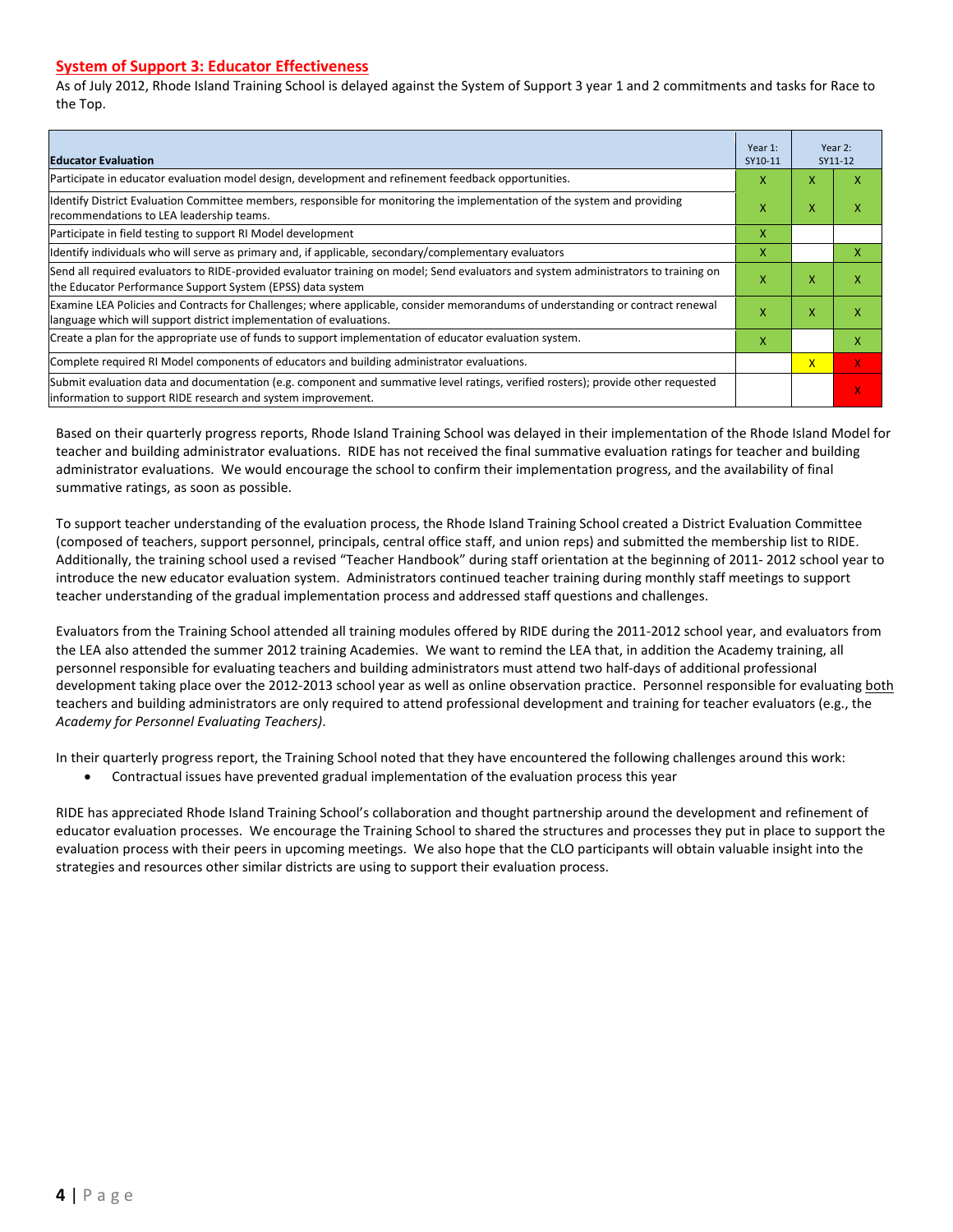#### **System of Support 4: Human Capital Development**

As of July 2012, Rhode Island Training School is on-track against the System of Support 4 year 1 and 2 commitments and tasks for Race to the Top.

| <b>Recruitment (SchoolSpring)</b>                                                            | Year 1:<br>SY10-11 | Year 2:<br>SY11-12 |
|----------------------------------------------------------------------------------------------|--------------------|--------------------|
| Provide RIDE with feedback on the desired functionality of a state-wide recruitment platform |                    |                    |
| Attend orientation sessions with selected vendor and train relevant personnel as needed      |                    |                    |
| (Post open positions using the state-wide Recruitment Platform (SchoolSpring)                |                    |                    |

| <b>Beginning Teacher Induction</b>                                                                                                                                            | Year 1:<br>SY10-11 |           | Year 2:<br>SY11-12 |
|-------------------------------------------------------------------------------------------------------------------------------------------------------------------------------|--------------------|-----------|--------------------|
| Provide RIDE with feedback around the proposed design of the Induction Coach program                                                                                          |                    |           |                    |
| If applicable, recommend potential Induction Coaches to RIDE                                                                                                                  |                    |           |                    |
| Review and revise hiring policies, timelines and processes in order to support appropriate and timely projections for anticipated hires<br>requiring induction coach services |                    |           | $\Lambda$          |
| Provide RIDE with list of beginning teachers who will receive Induction Coach support in a timely manner in order to ensure that all<br>beginning teachers have coaching      |                    |           |                    |
| Participate in RIDE-provided information opportunities in order to learn about induction coach program                                                                        |                    | $\lambda$ |                    |

Rhode Island Training School did not utilize the SchoolSpring recruitment platform to recruit for open positions in the 2011-2012 school year. However, the principal works with the RIDE Office of Transformation to recruit for vacant positions when necessary.

The Training School has chosen not to participate in the RIDE induction program. Instead, the school will continue their existing orientation and mentorship program with senior staff for new teachers and support staff.

In the upcoming CLO sessions, RIDE looks forward to engaging in a deeper conversation around the revisions that Rhode Island Training School and other LEAs have made to their hiring policies, timelines and processes in order to support broader human capital initiatives including recruitment of highly qualified and diverse candidates and providing data-driven induction support to beginning teachers.

The contents of this report were developed under a Race to the Top grant from the U.S. Department of Education. However, those contents do not necessarily represent the policy of the U.S. Department of Education, and you should not assume endorsement by the Federal Government.